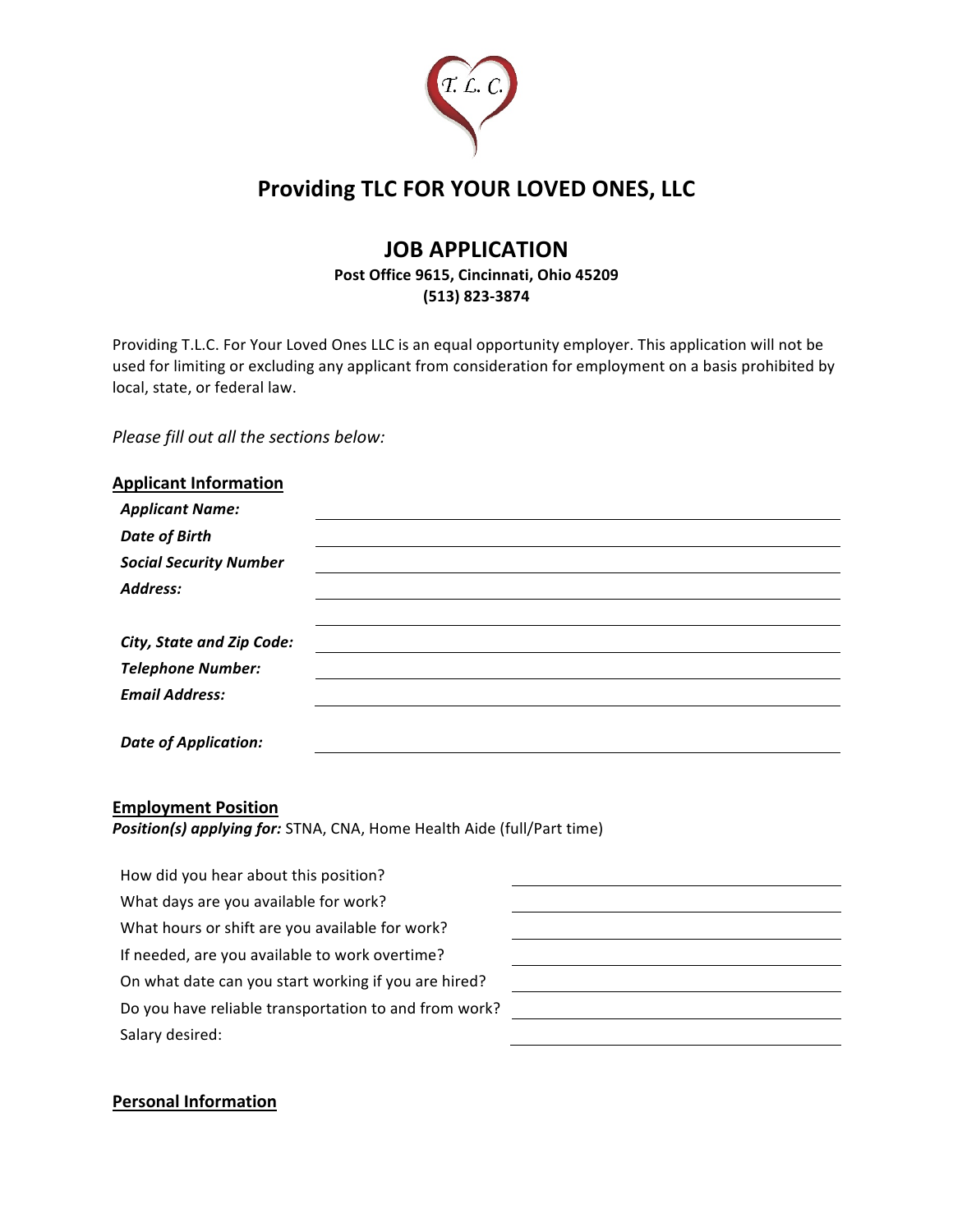| Have you ever applied to or worked for Providing T.L.C. for your Loved Ones LLC<br>before?                                                         | Yes | No. |
|----------------------------------------------------------------------------------------------------------------------------------------------------|-----|-----|
| If yes, when?                                                                                                                                      |     |     |
| Do you have any friends, relatives, or acquaintances working for Providing T.L.C. for<br>your Loved Ones LLC<br>If yes, state name & relationship: | Yes | No  |
| Are you 18 years of age or older?                                                                                                                  | Yes | No  |
| Are you a U.S. citizen or approved to work in the United States?                                                                                   | Yes | No  |
| What document can you provide as proof of citizenship or legal status?                                                                             |     |     |
| Will you consent to a mandatory controlled substance test?                                                                                         | Yes | No  |
| Do you have any condition which would require job accommodations?                                                                                  | Yes | No  |
| If yes, please describe accommodations required below.                                                                                             |     |     |
| Have you ever been convicted of a criminal offense (felony or misdemeanor)?                                                                        | Yes | No  |
| If yes, please state the nature of the crime(s), when and where convicted and disposition of the case:                                             |     |     |
|                                                                                                                                                    |     |     |

## **Job Skills/Qualifications**

Please list below the skills and qualifications you possess for the position for which you are applying: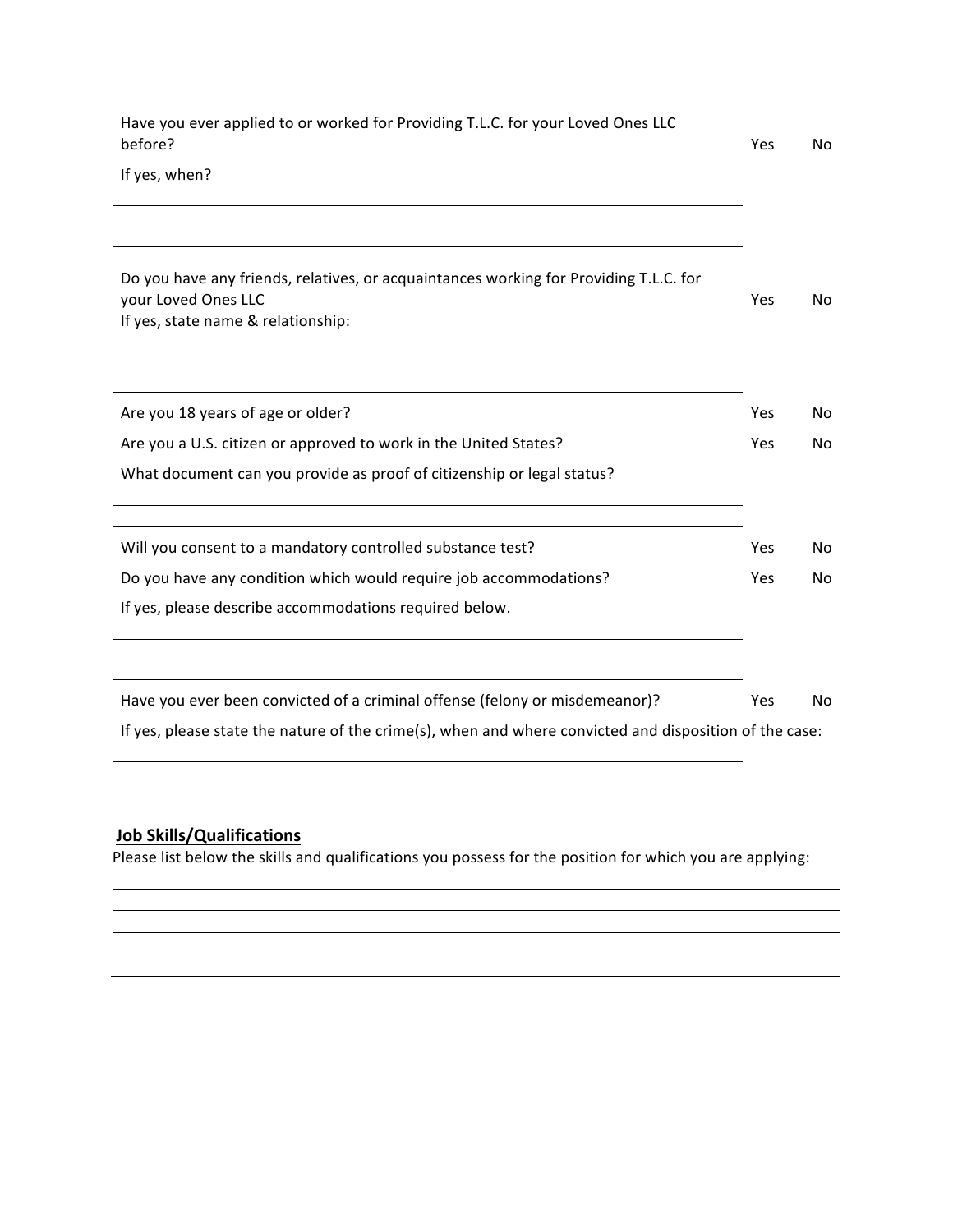### **Education and Training**

#### **High School**

| Name | Location (City, State) | Year Graduated | Degree Earned |
|------|------------------------|----------------|---------------|
|      |                        |                |               |

#### **College/University**

| Name<br>. | .<br>State)<br>r City.<br>Location | Year G<br>iraduated | Degree<br>Earned |
|-----------|------------------------------------|---------------------|------------------|
|           |                                    |                     |                  |

#### **Vocational School/Specialized Training**

| Name | Location (City, State) | <b>Year Graduated</b> | Degree Earned |
|------|------------------------|-----------------------|---------------|
|      |                        |                       |               |

#### **Military:**

Are you a member of the Armed Services?

What branch of the military did you enlist?

What was your military rank when discharged?

How many years did you serve in the military?

What military skills do you possess that would be an asset for this position?

## **Previous Employment Employer Name:** Job Title: Supervisor Name: Employer Address: City, State and Zip Code: Employer Telephone: Dates Employed: Reason for leaving: **Employer Name:**

Job Title: Supervisor Name: Employer Address: City, State and Zip Code: Employer Telephone: Dates Employed: Reason for leaving: